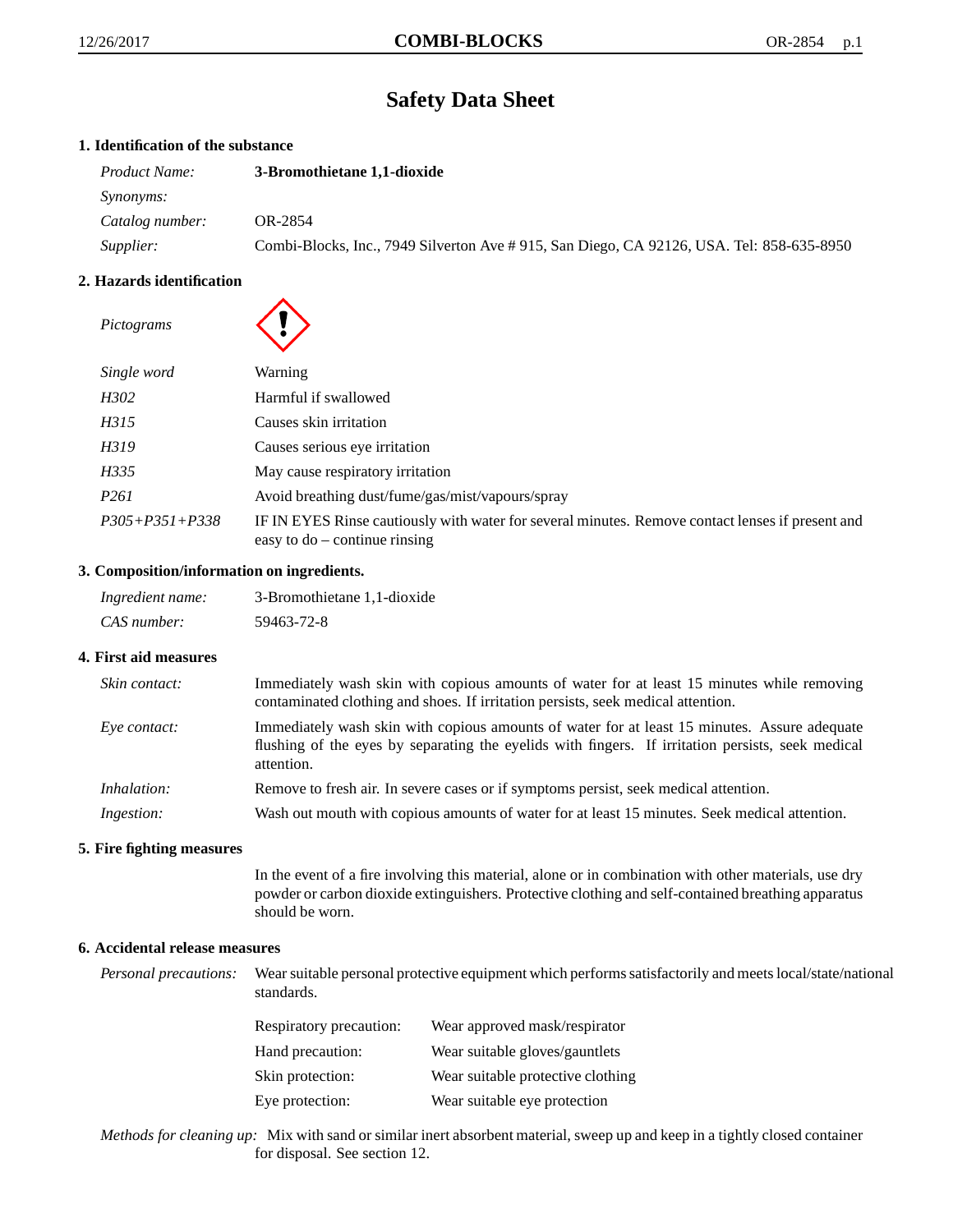*Environmental precautions:* Do not allow material to enter drains or water courses.

# **7. Handling and storage**

| Handling: | This product should be handled only by, or under the close supervision of, those properly qualified |
|-----------|-----------------------------------------------------------------------------------------------------|
|           | in the handling and use of potentially hazardous chemicals, who should take into account the fire,  |
|           | health and chemical hazard data given on this sheet.                                                |
| Storage:  | Store in closed vessels, refrigerated.                                                              |

#### **8. Exposure Controls / Personal protection**

*Engineering Controls:* Use only in a chemical fume hood. *Personal protective equipment:* Wear laboratory clothing, chemical-resistant gloves and safety goggles. *General hydiene measures:* Wash thoroughly after handling. Wash contaminated clothing before reuse.

#### **9. Physical and chemical properties**

| Appearance:           | Not specified  |
|-----------------------|----------------|
| <i>Boiling point:</i> | No data        |
| Melting point:        | No data        |
| Flash point:          | No data        |
| Density:              | No data        |
| Molecular formula:    | $C_3H_5BrO_2S$ |
| Molecular weight:     | 185.0          |

# **10. Stability and reactivity**

| Conditions to avoid: | Heat, flames and sparks. |
|----------------------|--------------------------|
| Materials to avoid:  | Oxidizing agents.        |

*Possible hazardous combustion products:* Carbon monoxide, hydrogen bromide, sulfur oxides.

# **11. Toxicological information**

*Acute toxicity:* Harmful if swallowed.

*Skin irritation/corrosion:* Causes skin irritation.

*Eye damage/irritation:* Causes serious eye irritation.

*Respiratory or skin sensitization:* May cause respiratory irritation.

*Germ cell mutagenicity:* No data available.

*Carcinogenicity:* No classification data on carcinogenic properties of this material is available from EPA, IARC, NTP, OSHA or ACGIH.

*Reproductive toxicity:* No effects known.

*Specific target organ system toxicity - repeated exposure:* No effects known.

*Specific target organ system toxicity - single exposure:* No data available.

*Aspiration hazard:* No data available.

*Additional information:* To the best of our knowledge, the chemical, physical and toxicological properties of this substance have not been thoroughly investigated.

# **12. Ecological information**

*Toxicity:* No data available.

*Persistence and degradability:* No data available.

*Bioaccumulative potential:* No data available.

*Mobility in soil:* No data available.

*Result of PBT and vPvB assessment:* PBT: Not applicabel. vPvB: Not applicable.